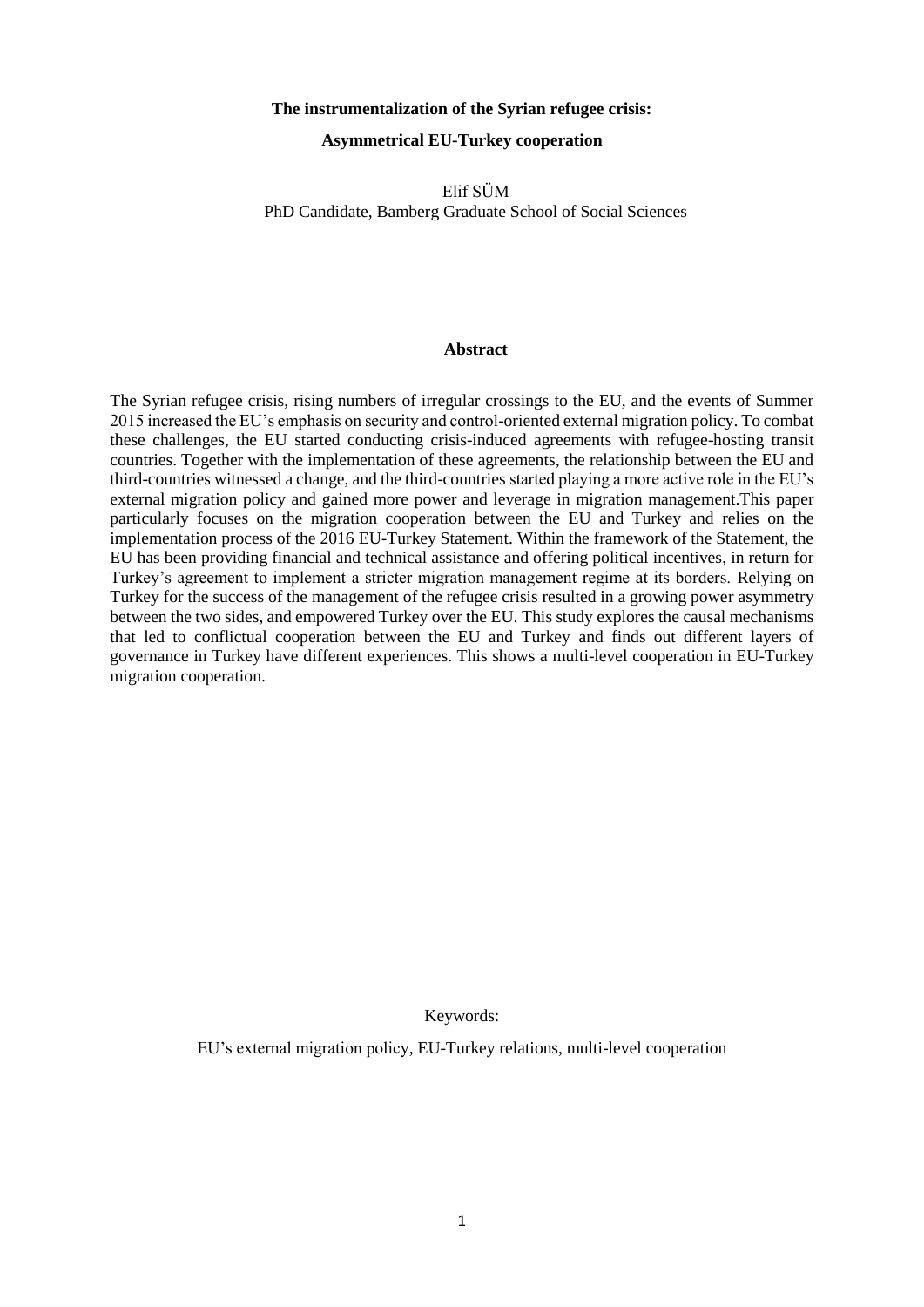# **I. Introduction**

The mass influx of Syrian refugees starting with the 2011 Syrian civil war has brought many political and structural changes in the region and beyond. Neighboring countries of Lebanon, Jordan, and Turkey have experienced an increasing refugee flow, which soon exceeded the national migration management capacities of these countries. By 2015, the size and scope of the crisis had emerged into an international protection crisis where the EU was urged to step in with a rapid, crisis-induced external migration policy. As a migration management strategy, the EU started offering third-countries various cooperation frameworks.

To curb the number of irregular crossings and fatalities at the Eastern Mediterranean route and to better manage the crisis, the EU accepted Turkey as a safe third-country and agreed on an EU-Turkey Statement in 2016. This Statement, which is also known as the 'refugee deal', has been found controversial in ethical, legal, and political aspects, as it instrumentalized the refugee crisis as a policy tool both for the EU and Turkey. The Statement also changed the balance of power between the two sides, where Turkey gained more leverage over the EU in migration diplomacy due to the EU's dependency on Turkey's efforts to control and prevent further movement to Europe.

As a result of Turkey's growing dissatisfaction with the agreement and changes in its national and foreign policy decisions over the years, the EU-Turkey cooperation experienced a crisis in February 2020. Turkish state declared that it will open its borders to the EU and not prevent refugees and migrants from crossing. The February 2020 crisis at the Turkey-Greece border marked a milestone in EU-Turkey relations; it demonstrated how a third-country that is a strategic partner to the EU, could use its power to exercise leverage on the EU by using refugees as a bargaining tool. It has been equally interesting to see that the EU-Turkey cooperation in the field of migration has continued after this deadlock and the joint coordination mechanism is expected to operate until mid-2025.

This paper focuses on the EU's management of the Syrian refugee crisis through the crisis-induced EU-Turkey Statement and presents how the cooperation framework empowered Turkey's position as a thirdcountry within the EU's external relations. The study reveals the causal mechanisms that led to conflictual cooperation (Saatçioğlu *et al.*, 2019a; Saatçioğlu, 2021), which refers to the continuation of cooperation despite conflicts in bilateral relations. It is argued in this paper that Turkey has been a strategic partner and acquired a key role in the EU's external migration policy with the Syrian refugee crisis. Secondly, migration management has become subject to multi-level cooperation between the EU and Turkey; different levels of governance in Turkey acquired different roles and experiences within the cooperation framework. There is functioning cooperation at the institutional and local levels of governance to a certain extent, while conflict is observed more in interstate relations.

# **II. Aim and contribution of the study**

Reslow (2019) argues that migration policy outcomes are not only determined by the EU institutions or Member States but also by third-countries. Several studies are looking at the relations between the EU and third-countries, mainly focusing on Mobility partnerships and the EU Compact on migration. Some recent examples include but are not limited to studies on Morocco (Carrera, Sergio, Jean-Pierre Cassarino, Nora El Qadim, no date; el Qadim, 2018, 2019; Tittel-Mosser, 2018), Lebanon (Seeberg, 2018), Jordan (Panizzon, 2019a, 2019b), and African states (Adam, Ilke; Trauner, 2019). Most of these cooperation schemes include the introduction of modern legislation and alignment of visa policy but lack the 'carrot' of the eventual EU Membership(Groenendijk, 2019). Here, Turkey's relationship with the EU stands out differently as it also has a membership aspect.

Despite the fact, that the membership talks have been almost frozen and the relations in this respect have been deteriorating, the EU-Turkey Statement involved clauses that are political incentives and related to Turkey's accession negotiations, such as opening new chapters and re-energizing accession talks. Therefore, the EU-Turkey Statement is similar yet different from than EU's other migration cooperation schemes with third-countries. A detailed analysis that takes Turkey as an active participant as a thirdcountry in the course of events within migration management is lacking in the literature. Since the start of the Syrian refugee crisis, the causal mechanisms that led to Turkey's use of leverage over the EU, the unique cooperation mechanism that includes both compliance and good relations, and conflict at the same time need closer examination. By examining the EU-Turkey cooperation and Turkey as an active actor, this study contributes to the literature on the EU's external migration policy by showing that third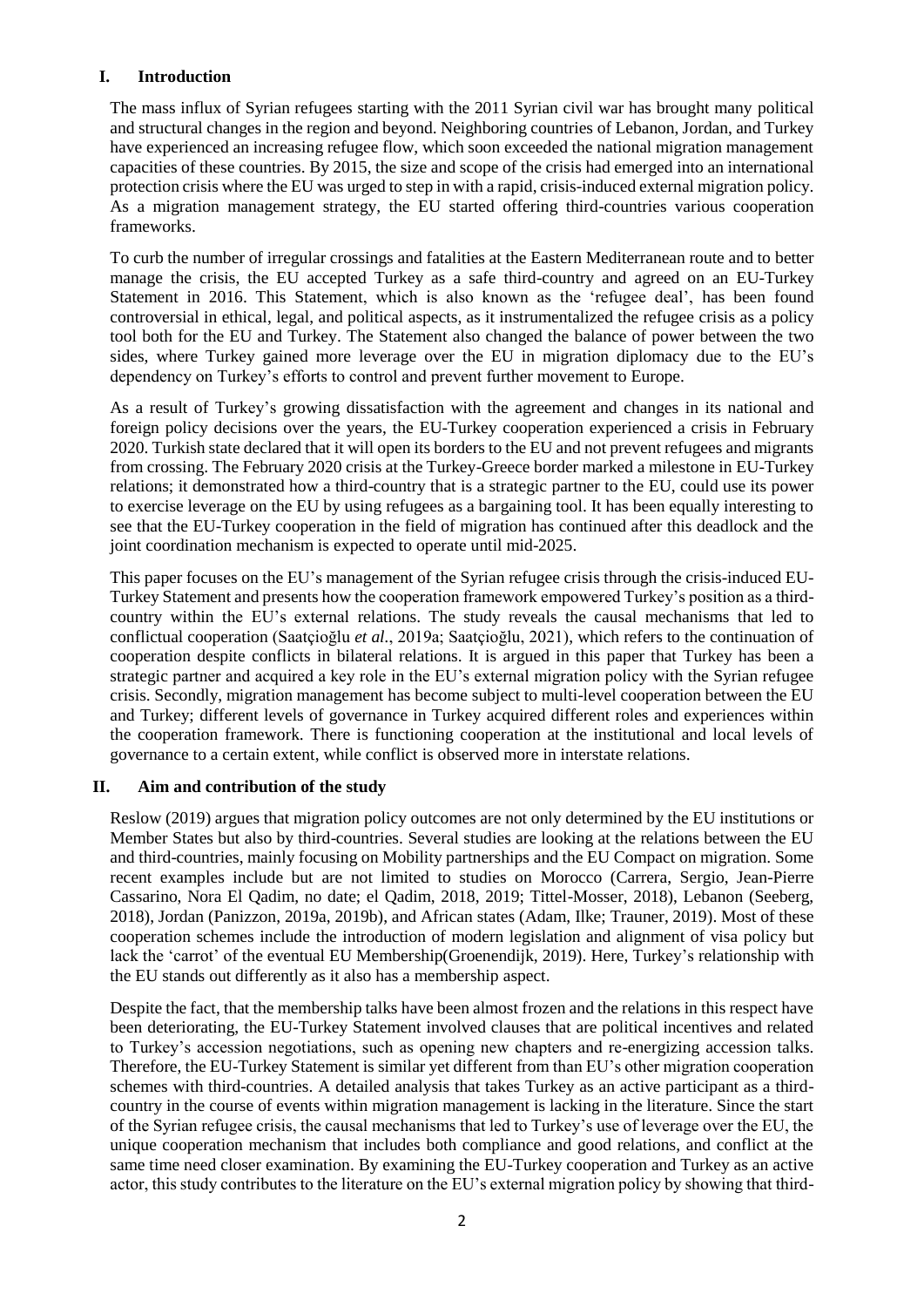countries are key actors in migration management in general, and Turkey's role in particular in migration policy formation and implementation should not be neglected.

In addition, third-countries cannot be seen as a 'black-box', their preferences and characteristics must be included in a multi-level governance approach and the EU should think beyond applying its 'onesize-fits-all' approach in its external migration policy (Wolff, 2014; Reslow, 2019). In a study concerning the Jordan Compact, Tortola (2017) argues that the multi-level governance approach does not automatically imply that the different layers and actors act towards governing migration and refugee flows; for cooperation to qualify for governance, the layers must interact coherently, in a legally compliant way, which was missing from the Jordan Compact. Similarly, Stephenson (2013) asserts that not every 'multi policy-multi-actor, multi-level' implies governance- there can only be multi-level cooperation frameworks and multi-actor schemes, which lack the transfer of power and authority associated with governance (in Panizzon, 2019b).

This discussion applies to the case of EU-Turkey cooperation; there is not a shift of authority and power from the state-level to local levels of governance in Turkey in the implementation of the projects under the Facility for Refugees in Turkey. Instead of multi-level governance, this study prefers to refer to the EU-Turkey cooperation as multi-level cooperation. This multi-level approach emerged partly due to Turkey's accession negotiations experience with the EU, Turkey's highly centralized state structure, which has gone through several legal, political, and social changes in the last decade, and lastly the nature of the Statement and the implementation of its elements. The two significant contributions of this study are, therefore, to synthesize various types of literature to critically assess Turkey's increasing role as a third-country within the EU's external migration policy and the multi-level cooperation between the EU and Turkey.

#### **III. EU's external migration policy before and after the crisis**

The external dimension of the EU's migration policy was officially accepted at the 1999 Tampere Summit (Lavenex, 2004), and its conclusions stated that the EU's external relations should be used to reach the EU's internal security objectives. It identified the main objectives of a common European migration and asylum policy and emphasized the importance of managing migration flows. Article 11 of the Summit asserted that "the EU needs a comprehensive approach to migration addressing political, human rights, and development issues in countries and regions of origin and transit….Partnership with third-countries concerned will also be a key element for the success of such a policy." (Council of the European Union, 1999). Cooperation with third-countries for migration management has formed the basis of the 'external dimension' (Boswell, 2003), as the external migration policy was rapidly emerging into a security-oriented policy based on extraterritorial control (Lavenex, 2006).

With the growing securitization, third-country cooperation for a comprehensive migration policy required the implementation of 'positive conditionality' (Lavenex, Lehmkuhl and Wichmann, 2009), through which the EU used 'carrots' rather than 'sticks' to initiate cooperation. Positive conditionality required the EU to reward third-countries with development aid, financial and economic assistance, and trade agreements in return for cooperation in migration management. Within the context of external migration policy, positive conditionality has been used as a 'bargaining chip' (Zeilinger, 2011). The bargaining chip had promptly become a tool for the instrumentalization of migration with the start of the Syrian refugee crisis.

When the irregular arrivals and the number of deaths reached from 50.834 in 2014 to 885.386 in the Summer of 2015 (FRONTEX, 2019), the EU dedicated itself to stopping the movement by further externalizing its asylum and migration policy. Zaiotti (2018) stated that *"*European policy-makers have recognized that targeting only individuals appearing at the continent's gates, or already within it, has not been sufficient to manage contemporary migratory flows efficiently. The answer has been to externalize border management, namely, to stop or regulate incoming migrants before they reach their final destination".

The externalization required urgent cooperation schemes with third-countries, through which the EU can shift the duty of responsibility-sharing of refugee protection to third-countries while providing financial and technical assistance. The third-country national preferences on whether their governments will decide to cooperate with the EU on migration issues started to determine the success or failure of the EU's external migration policy (Reslow, 2012b, 2012a). This means that the EU's external migration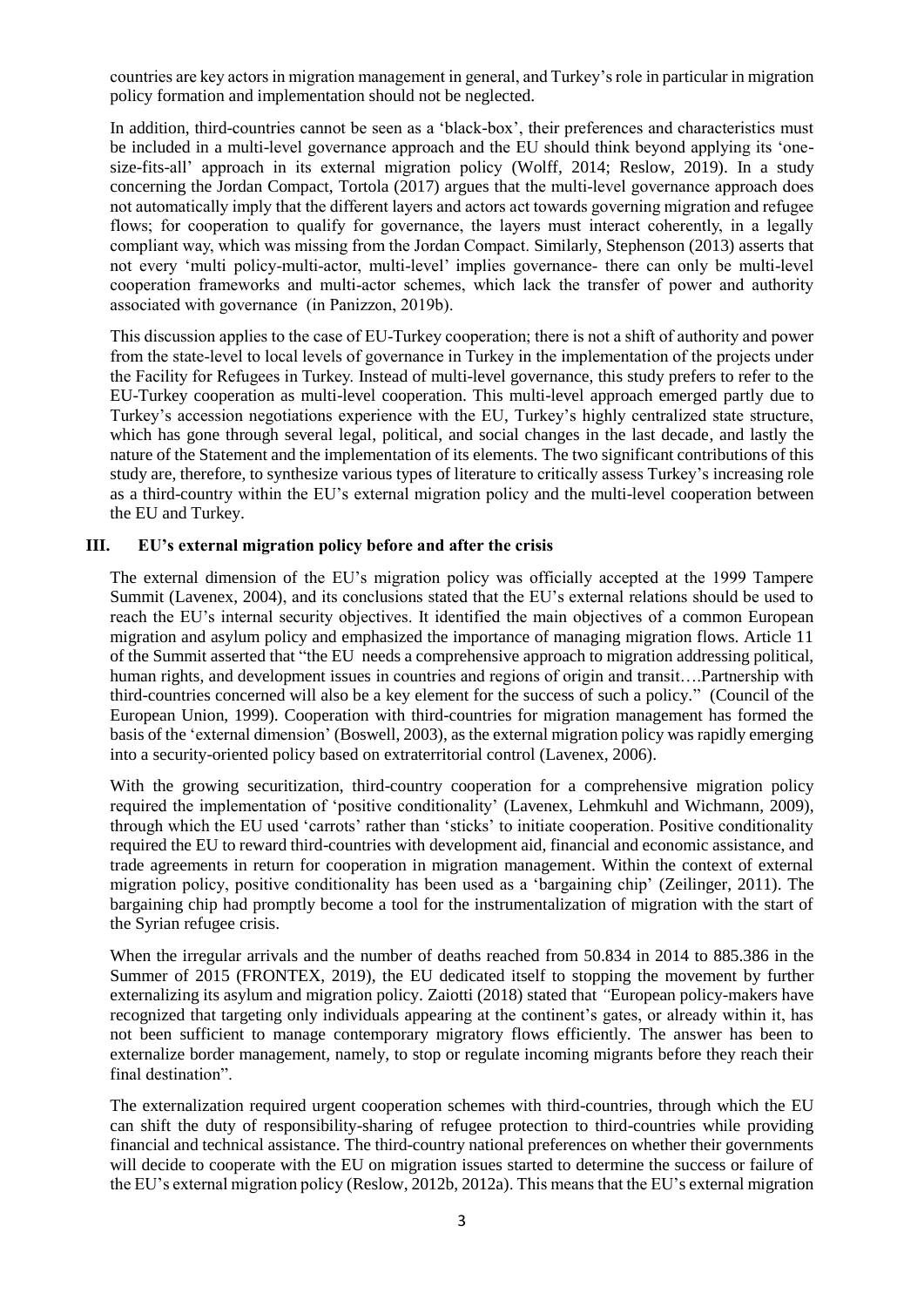policy was increasingly becoming reliant on the third-country policy responses. One of the most prominent examples of a crisis-induced cooperation scheme became the EU-Turkey cooperation, through which the EU became reliant on Turkey's compliance with migration control.

# **IV. EU-Turkey cooperation in the management of the Syrian refugee crisis**

Turkey started admitting Syrian refugees<sup>1</sup> with an open-door policy in 2011, assuming the crisis would not last more than a year. Turkey attempted to bear the costs of the crisis and the refugees alone, providing humanitarian assistance at the refugee camps in cities neighboring Syria. With the drastic increase in the crossings, Turkey's physical and financial capacities at refugee camps were overrun. Turkey had also been criticized for not managing its borders effectively and becoming a 'highway' for refugees and irregular migrants who are finding their way to Europe between 2011 and 2015 (Kale, 2016). Following the growing severity of the crisis, Turkey decided to accept international assistance, and the negotiations for a migration cooperation framework speeded up between the EU and Turkey.

With the increasing severity of the crisis, the EU leaders and President Erdoğan came together to discuss a cooperation strategy on the 5th of October 2015. The European Council President Donald Tusk asserted that "it is indispensable that the EU has to better manage its borders and Turkey is expected to do the same. Thus, financial assistance, border management, the fight against human-smuggling, integration policies, and visa liberalization need to be discussed for solving the crisis with Turkey" (Barigazzi, 2015)

It became evident that the EU was willing to offer Turkey financial and political incentives in return for maintaining its border security. Right after the meeting, former German Chancellor Merkel paid a visit to Istanbul to meet with Turkey's former prime-minister Davutoglu, and President Erdoğan to discuss the issue (BBC News, 2015). Merkel stated that 'Turkey plays a key role in solving the refugee crisis and that it should be supported more' (BBC News TR, 2015a, 2015b). Following Merkel's visit, the Joint Action Plan was released on the 15th of October (European Commission, 2015), which was followed by the conclusions of the EU-Turkey Summit on the 29th of November the same year (European Council, 2015).

The Action Plan was a response to the drastically increased irregular crossings and fatalities in the Eastern Mediterranean Route (Öztürk Övünç and Soykan, 2019) and emphasized the need for solidarity, togetherness, and efficiency. It aimed to address the crisis in three main ways; addressing the root causes leading to the massive influx of Syrians, supporting Syrian refugees under temporary protection and affected host communities in Turkey and strengthening cooperation with Turkey to prevent irregular migration (European Commission, 2015). Both the Plan and the Summit addressed migration management, strengthening border controls, combatting irregular crossings, providing 3 billion  $\epsilon$  of financial support to Syrian refugees in Turkey through the Facility for Syrian refugees in Turkey (FRIT), and visa liberalization dialogue for Turkish citizens that was first initiated in 2013. (European Commission, 2015; Kale, 2016). With these developments, the EU and Turkey entered into a closer cooperation phase.

# **i. The EU-Turkey Statement**

 $\overline{\phantom{a}}$ 

Following and finalizing the elements of the 2015 Joint Action Plan and EU-Turkey Summit, the third meeting between the EU heads of state and Turkey took place on the 18th of March 2016 (Council of the EU, 2016), which was later recognized as the EU-Turkey Statement, or EU-Turkey Deal. According to the Statement, Turkey agreed to maintain strict measures to prevent irregular crossings at its borders. In addition to it, Turkey agreed to take back all irregular migrants from Greece following the EU and international law. For every Syrian refugee being returned from Greece to Turkey, a Syrian refugee already residing in Turkey was going to be resettled from Turkey to the EU under the UN Vulnerability Criteria. This principle has been known as the '1-1' criteria.

In return for Turkey's cooperation, the EU offered to speed up the disbursement of the allocated 3 billion  $\epsilon$  under the Facility for Refugees in Turkey (FRIT) and ensure the funding for further projects in the

<sup>&</sup>lt;sup>1</sup> Turkey holds a geographical limitation on the 1952 Geneva Convention, which establishes the basis of Turkey's refugee protection. Turkey still complies with the principle of *non-refoulement,* however, does not grant the refugee status to asylum seekers coming outside Europe (Kale, 2018). Syrian refugees are considered under the "temporary protection status" in Turkey. However, this study still uses the 'Syrian refugees' as an inclusive term.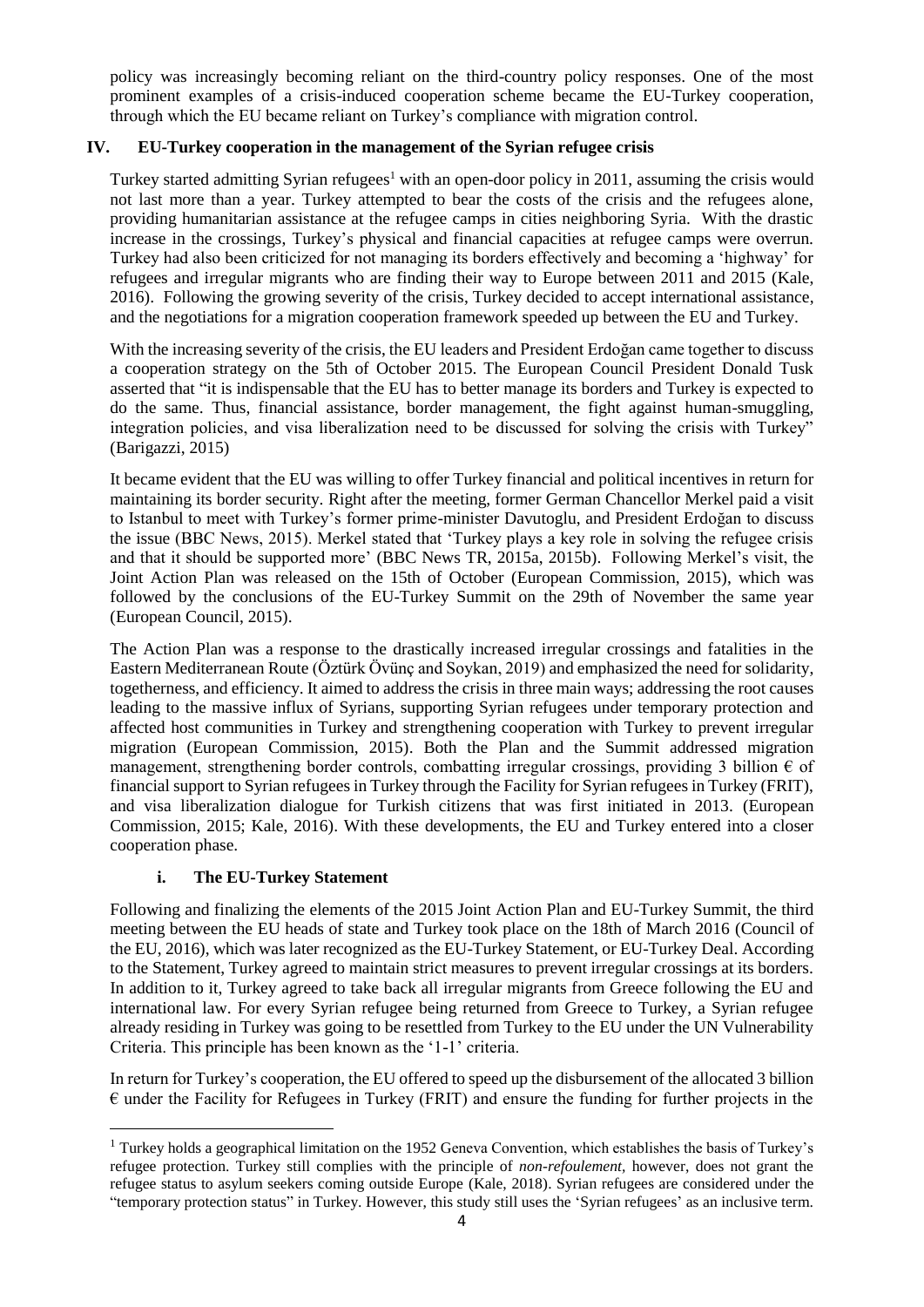fields of health, education, infrastructure, food, and other living costs for the Syrian refugees. Last but not least, the EU stated that it will 'work with Turkey in any joint endeavor to improve humanitarian conditions inside Syria, in particular in certain areas near the Turkish border which would allow for the local population and refugees to live in areas which will be safer (Council of the EU, 2016).'

The Statement also included clauses that are based on political incentives; accelerating the fulfillment of the visa liberalization roadmap for Turkish citizens when all requirements have been met, updating the Customs Union, and re-energizing Turkey's accession negotiations by opening new Chapters. By combining the migration management clauses with political incentives, the Statement emerged into a strategical EU-Turkey partnership, through which both sides could realize interests. This strategic partnership empowered Turkey against the EU as the EU became dependent on Turkey's compliance and cooperation with the clauses related to migration management.

The interdependency between migration management and political incentives became more evident when Foreign-minister Çavuşoğlu declared that Turkey suspended the readmission agreement due to the delay in visa facilitation (Deutsche Welle, 2019). Months later, not finding the support it expected from the EU in its cross-border operations in Syria, and losing 33 Turkish soldiers in the airstrikes in northern Syria on the 27th of February, Turkey announced that it would no longer prevent refugees and migrants from crossing into the EU and opened its borders to Europe (Sözcü, 2020)<sup>2</sup>. Opening its borders on the 28th of February marked the last milestone in EU-Turkey relations as it entered into a conflictual relationship. This relationship will be examined with causal mechanisms in the next sections.

| Milestones of EU-Turkey cooperation after the Syrian refugee crisis      |
|--------------------------------------------------------------------------|
| December 2013 Readmission Agreement<br>$\bullet$                         |
| October 2015 EU-Turkey Joint Action Plan<br>$\bullet$                    |
| November 2015 EU-Turkey Summit<br>$\bullet$                              |
| March 2016 EU-Turkey Statement<br>$\bullet$                              |
| July 2019 Suspension of the EU-Turkey Readmission Agreement<br>$\bullet$ |
| February 2020 Temporary Suspension of EU-Turkey Statement<br>$\bullet$   |

**Table I:** Milestones of EU-Turkey cooperation between 2011 and 2020

# **V. The research design**

This study is a significant attempt to develop an interdisciplinary work on the EU-Turkey cooperation in migration management and it is designed through a multi-method approach to carry out a qualitative analysis of Turkey's role as a third-country within the EU's external migration policy. The multi-method approach includes a within-case study and process tracing supported by semi-structured interviews and desk research.

The paper uses a causal model that explains how the instrumentalization of the refugee crisis process led respectively to functional cooperation based on mutual dependency, and eventually to a conflictual yet cooperational relationship between two sides. It argues that the EU-Turkey cooperation functions as long as it benefits mutual interests at the state-level, whereas, it ends up with a deadlock when the national and foreign interests of the third-country change. While EU-Turkey relations degenerate at the state-level with repeated conflicts, the cooperation at the institutional and local level functions well with the EU counterparts to a certain extent. This signals multi-level cooperation between the EU and Turkey in migration management.

 $\overline{\phantom{a}}$ <sup>2</sup> Turkey closed its borders on the 18th of March 2020 with the start of the pandemic(Deutsche Welle Türkçe, 2020).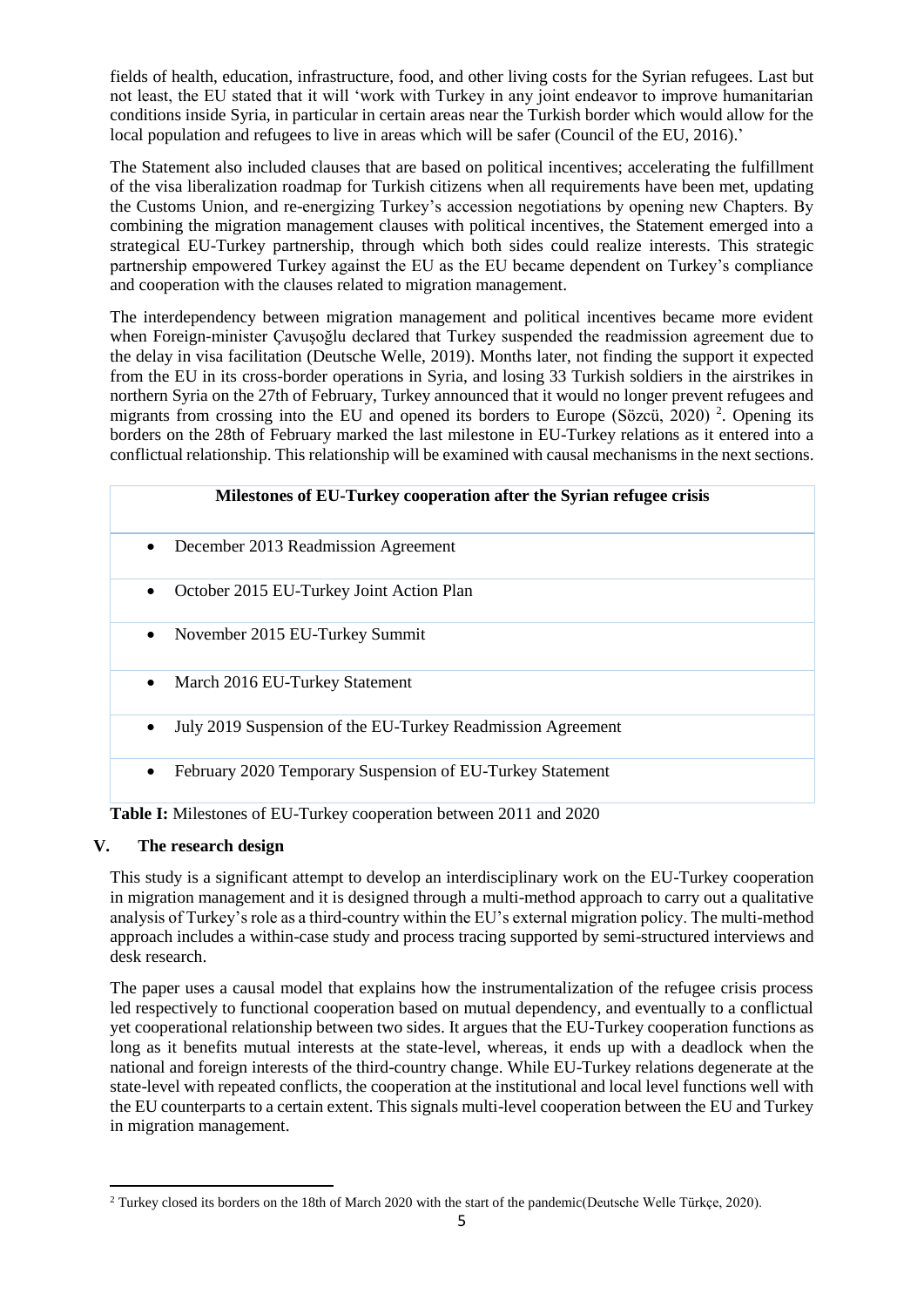#### **i. Explaining-outcome process tracing as a methodological tool**

This paper relies on Beach & Pedersen's (2019; 2013) theorization of case-specific explaining-outcome process tracing to examine the asymmetrical relationship between the EU and Turkey in migration management. The explaining-outcome process tracing differs from the theory-building and theorytesting approaches. It intends to come up with a minimally sufficient explanation, accounting for the puzzling outcome under investigation by revealing the causal mechanisms.

Causal mechanisms found in case-specific process tracing are case-specific and cannot be detached from the particular case (Humphreys, 2010: 269,270). Explanations adopt a form of instrumentalism aiming at accounting for outcomes in particular cases (Beach and Pedersen, 2013). This does not indicate that studying the case of Turkey would not have implications for future research consisting of other thirdcountry relations with the EU. Although the case-specific mechanisms cannot be generalized, the outcome that is accounted for can be explored for different cases as well. Finding out an asymmetrical relationship between the EU and Turkey through both systemic and case-specific mechanisms can stand as an example to examine other power asymmetries between third-countries arising from a crisis environment, particularly a migration crisis.

The outcome that is investigated is a result of causal mechanisms of a defined scope and meaning within a specific context. Likewise, Beach & Pedersen (2013) state that the contextual sensitivity of evidence is one of the strongest comparative advantages. Within the scope of this paper, the start of the Syrian refugee crisis in 2011 and Turkey's suspension of its prevention duties in 2020 determine the timeframe. The context is shaped by the milestones reached between the EU and Turkey within this period. Based on the main assumptions of the explaining-outcome process tracing, this study takes the use of the political leverage of Turkey over the EU and the ongoing cooperation in migration management as a puzzling outcome and tries to come up with a minimally sufficient explanation for it.

# **ii. Data collection**

The data collection for the analysis is comprised of primary sources gathered from semi-structured expert interviews conducted between 2018 and 2020 in Turkey. The interview partners include but are not limited to the EU Delegation in Ankara, DG ECHO Office in Brussels, Turkish Ministries of Education, Health, Social Policy, Foreign Affairs, EU Affairs, and Directorate-General for Migration Management, UN Offices in Ankara, Turkish NGOs operating in the field, and lastly Academics. Interview data are completed and supported with political speeches of Turkish President Erdoğan, former and current foreign ministers of Turkey, official state documents, secondary sources of both Turkish and foreign newspaper articles, and finally, policy reports prepared by the Facility for Refugees in Turkey.

The refugee crisis has been a highly politicized and sensitive issue in Turkey. This has been a limitation for the study in terms of access to data as publicly available data and resources are very limited. Exploring the preferences of state actors is equivalently challenging due to the political structure of Turkey. The political sensitivity of the subject made it also harder for interviewees to either agree or talk freely during the interview. The aftermath of the 2016 post-coup-attempt considerably decreased the chance of reaching out to experts in state institutions due to rising mistrust. This partially affected the number and the content of the interviews. Triangulation with public speeches, state documents, and newspaper articles allowed the analysis to fill out the gaps left from the interview data, and a considerable width in the data collection is reached.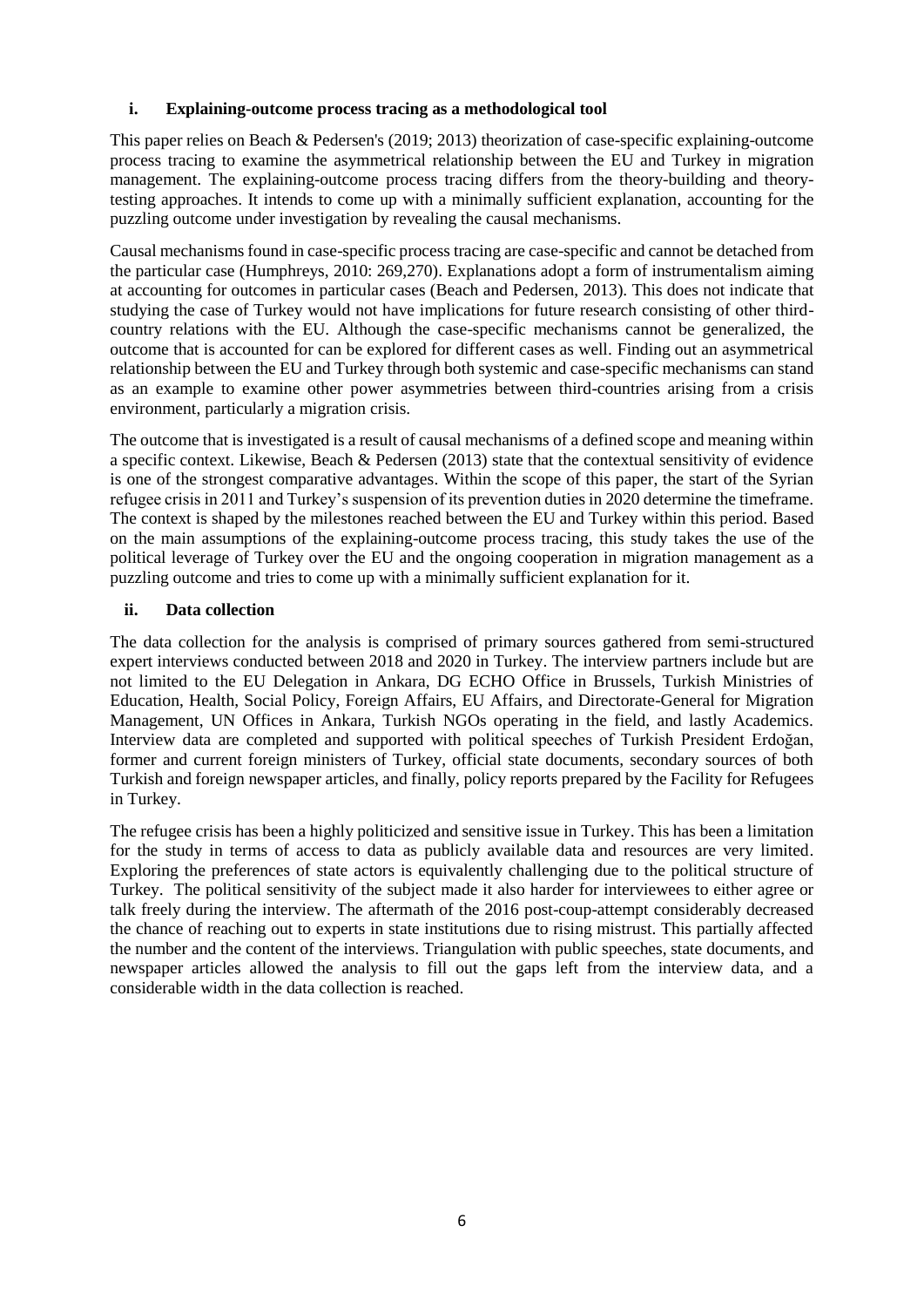#### **iii. The causal design and conceptual framework**

Several theoretical approaches are used to assist in accounting for the outcome. The explanations and causal mechanisms that are presented for this particular outcome are both systematic and case-specific. Congruent with the following question that is "How does the instrumentalization of the Syrian refugee crisis affect EU-Turkey cooperation?", the process-tracing method is employed. This study analyses the following causal design **(Figure I)** to trace Turkey's conflictual cooperation with the EU in migration management. Relevantly, a five-step causal design that involves securitization, issue-linkage, transactionalism, and coercive-engineered migration is developed to reach the outcome of conflictual cooperation.



**Figure I:** Five-step causal design leading to a conflictual cooperation

The securitization of the refugee crisis constituted the first step of the instrumentalization of the issue **(Step I)**. The crisis-induced security concerns led to the agreement of the 2016 EU-Turkey cooperation scheme to support refugees and affected host societies **(Step II).** This step is based on an issue-linkage strategy; which is the simultaneous discussion of two or more issues for joint settlement. It is a bargaining strategy used by states to achieve objectives and to increase the probability of an agreement (Poast, 2013). The Statement initiated the cooperation scheme between the EU and Turkey and created a transactional relationship where mutual dependency has been observed (Müftüler-Baç, 2019; Dimitriadi and Kaya, 2021; Saatçioğlu, 2021) **(Step III).** This causal mechanism has relied on operational cooperation (Dimitriadi *et al.*, 2018), which also refers to sectoral functional cooperation. Accordingly, Turkey had become dependent on the EU's financial and technical assistance, while the EU had relied on Turkey's migration control to sustain its internal security.

With the growing dissatisfaction, Turkey started threatening the EU to 'open the doors to Europe'. Greenhill (2010, 2016) describes this strategy as coercive-engineered migration **(Step IV),** which refers to 'those cross-border population movements that are deliberately manipulated to induce political, military and/or economic concessions from a target state(s)'. Following a series of threats, using inadequate financial assistance, unmet promises, and the lack of support in its cross-border operation in Syria for justification of its actions, Turkey suspended its migration control and prevention duties in February 2020. This resulted in a serious tragedy at the Greece-Turkey border, and relations with the EU entered the stage of conflictual cooperation **(Step V)**.

It should be noted that more causal mechanisms could be added to the causal model in **Figure I**, however, including more possible explanations are beyond the scope of this paper. Only the common key explanatory features are chosen here to present a minimally sufficient explanation for asymmetrical EU-Turkey relations in migration management. These features are analyzed as key elements that constitute the causal pathway with regard to how EU-Turkey relations emerged into conflictual cooperation.

# **VI. Tracing back the conflictual EU-Turkey cooperation**

# **i. Securitization of the Syrian refugee crisis**

The Copenhagen School discusses security as a speech act (Buzan, Waever and de Wilde, 1998); state actors use speech acts to move an issue from politics into an area of security to legitimize or justify extraordinary means against a socially constructed security threat. The securitization of migration has built upon this definition and it perceives migration as a danger to public order, cultural identity, and domestic and labor market stability (Huysmans, 2000).

The securitization of migration has also created a puzzle between maintaining security and securing human rights (Carlsnaes, Risse and A.Simmons, 2013). States have become constrained within a system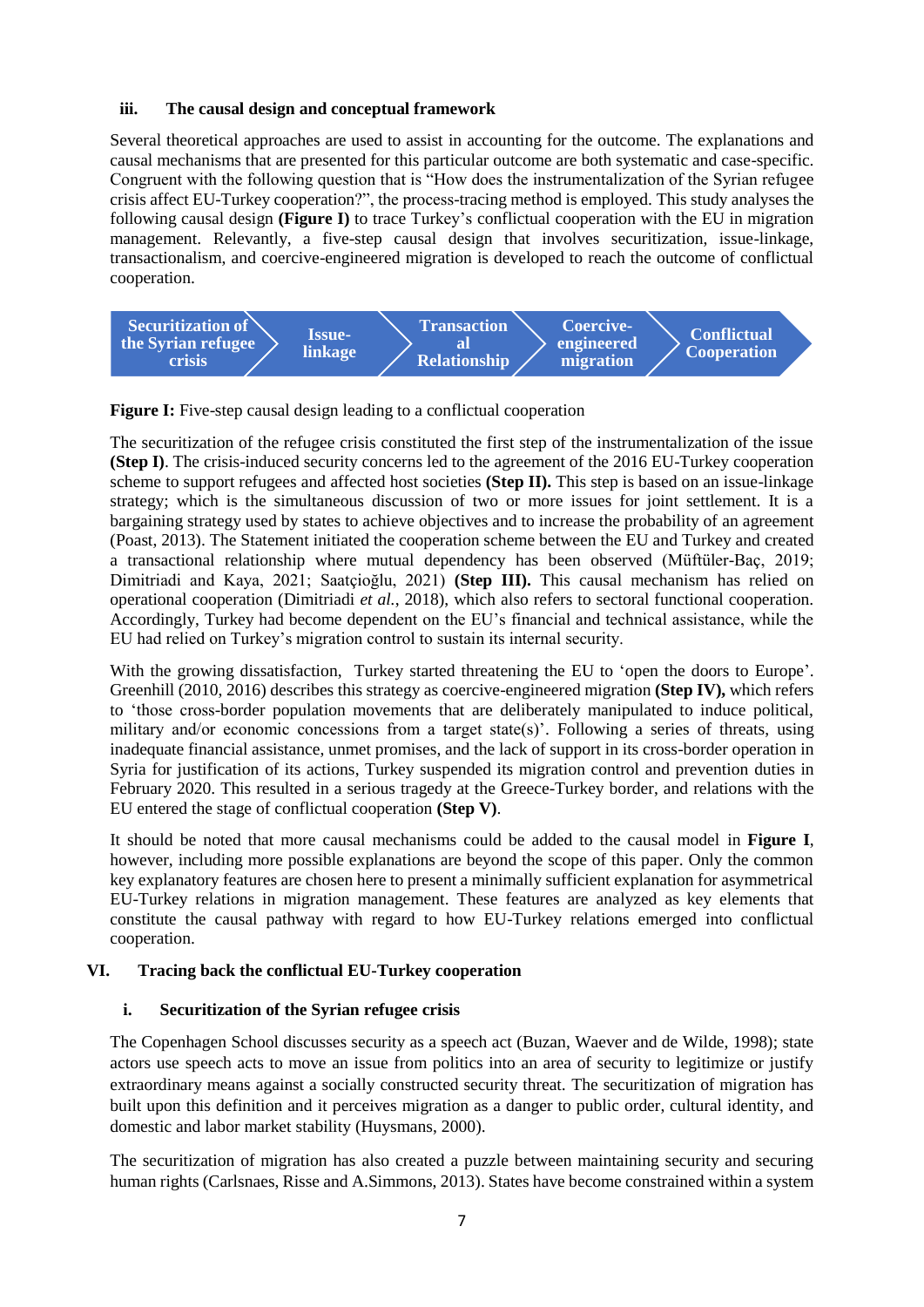of increasing security concerns and threats while promoting economic growth and being responsible to develop migration and refugee policies that safeguard human rights at the same time. In a sense, the cooperation with third-countries in the field of migration reflected the 'compensatory measure' to safeguard internal security (Lavenex, 2004). The same mentality applies to the securitization of the Syrian refugee crisis.

When the Syrian civil war broke out in 2011, the crisis was perceived as a regional one, however, shortly after with the growing influx of Syrian nationals to neighboring countries, it had become the 'Syrian refugee crisis'. Reframing the Syrian civil war and the mass influx of refugees as a 'crisis' brought a change to the EU's external migration policy choices and its relations with third-countries.

"With the peak of irregular crossings in 2015, disagreements among the Member States, and failing attempts of establishing a burden-sharing mechanism urged the EU to further externalize its migration policy with a security- and control-oriented approach (Interview, Academic)."

This externalization developed into crisis-induced migration cooperation frameworks, which were based primarily on migration control but also on humanitarian assistance, development, and political incentives. This way, the EU could maintain its internal security while safeguarding human rights and the welfare of the refugees in third-countries to an extent.

#### **ii. Issue-linkage**

Issue-linkage appears as the process of simultaneous negotiations on and between a number of issues like migration, aid, trade, development, and security (Geddes, 2009). It is often argued that the issuelinkage creates a mechanism for stronger states to impose their will and power on weaker states, just like the EU's conditionality mechanism over third-countries. Unlike this common belief, relatively weaker states have also been using migration as issue-linkage in the absence of other forms of leverage (Tsourapas, 2017, 2019). Since the start of the Syrian refugee crisis, it has been extensively used within the context of migration diplomacy for the joint settlement between the EU and third-countries (Adamson and Tsourapas, 2019).

Both the EU and refugee-hosting states of Turkey, Jordan, and Lebanon have strategically used the refugee crisis to reach agreements. The agreements in the field of migration were often combined with financial assistance, development, and trade agreements (Panizzon, 2019a, 2019b). Turkey and the EU first signed a Readmission Agreement in December 2013 following an intense negotiation process. Turkey agreed to proceed with the agreement only following the EU's announcement that a visa liberalization process would be launched, thus laying the foundation for a transactional EU-Turkey partnership that was later materialized with the 2016 EU-Turkey Statement (Dimitriadi and Kaya, 2021). The 2016 EU-Turkey Statement is therefore another outcome of the issue-linkage strategy. The Statement combined the EU's migration management goals with humanitarian and development aid, and political incentives offered to Turkey to meet mutual benefits.

# **iii. Transactionalism in EU-Turkey Relations**

The EU-Turkey cooperation created a high level of transactionalism in the field of migration, where both sides need to deliver (Dimitriadi and Kaya, 2021). Due to the mutual dependency, the only functional relationship had been observed in migration management as long as it had served the interests of both sides. The cooperation in migration management through the 'Facility for Refugees in Turkey' has been operationalized at different layers of governance. The semi-structured expert interviews showed that both the DG ECHO in Brussels and EU Delegation in Ankara interpreted the cooperation at the institutional level as well-functioning.

"Our cooperation is at the more technical level between the Commission (EU Delegation) and the line-Ministries in Ankara. Here, we are working pretty well together. Of course, our agenda does not always coincide and we have different priorities. But overall, the cooperation is functioning well." (DG ECHO, Interview)

The EU Delegation Ankara repeated the functioning relations at the institutional level: "in terms of institutional changes and capacity building, there are good examples. Turkish institutions are learning a lot and there is continuous support from the EU's side. This is also the case for other Turkish institutions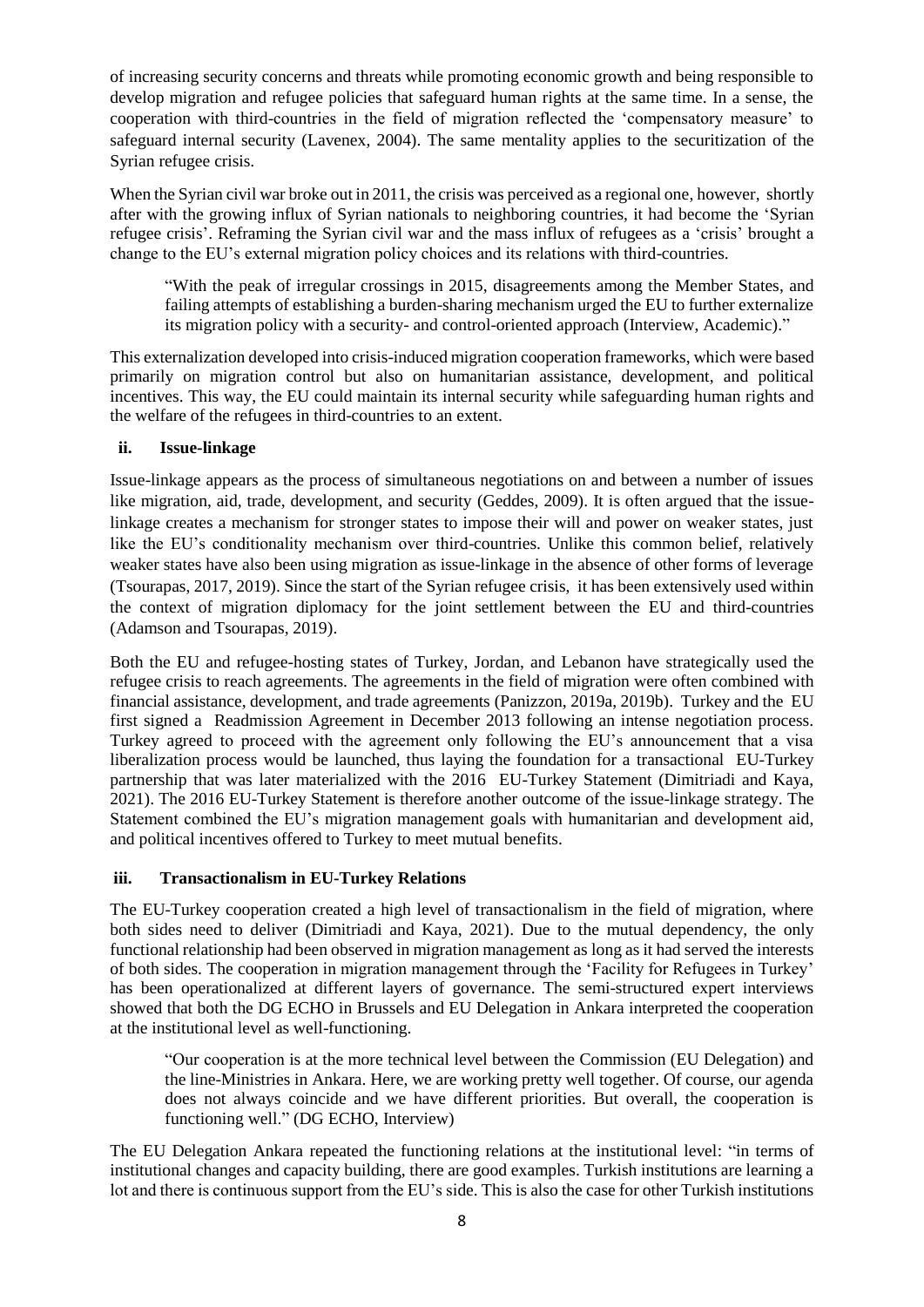like the Employment Agency and the Ministry of Education. They now have a more structural system thanks to the projects under the Facility for Refugees in Turkey (EU Delegation, Interview)".

Likewise, Turkish ministries often perceived the cooperation as positive and asked for its continuation for practical reasons. Ministries of Health, and Social Policy, and EU Affairs stated they experienced capacity and learning challenges, mostly due to the re-shuffling process after the post-coup attempt and the regime change in Turkey. However, they all regarded the cooperation under the Statement as necessary and positive despite bureaucratical, financial, and organizational challenges (Interviews). The same can be observed for international organizations and non-governmental organizations that have been working in the field together with the EU experts and Turkish authorities.

The overall consensus had been positive on the implementation of the projects through the Facility mechanism. This is a positive finding of the implementation of the Statement within the context of sectoral functional cooperation. It can be argued that the cooperation among European Commission, Turkish Ministries, IOs, and NGOs operating in Turkey portrays multi-level cooperation to a certain extent. Despite the functioning cooperation among the institutional and local-level counterparts, the political discourse at the state-level gradually became negative after the signing of the agreement.

"I make a distinction between the political scene and the technical one. Speeches of President Erdogan and various Ministries and Ministers state that the EU is not delivering fast enough and/or the EU is not keeping its promises in the overall EU-Turkey context. Of course, all of our relationships fit into this context. Here, of course, I cannot talk about cooperation. The stance here is strongly negative, as opposed to the good relations at the institutional level (DG ECHO, Interview)."

The cooperation displayed a different picture moving from the institutional to the state-level and the political discourse had turned from cooperation to conflict.

#### **iv. Coercive-engineered migration**

Coercive-engineered migration is conceived as a two-level, asymmetric, coercion by the strategy of punishment, through which the weaker actors on the international or regional level seek to influence or change the behavior of their targets by manipulating the costs or risks of non-compliance These actors often attempt to use migration issues as leverage to improve their bargaining position (Greenhill, 2010). One instrument of coercive-engineered migration is blackmailing, which refers to threatening to overwhelm another actor with the refugee population residing within borders unless its demands are met. Host countries benefit from the crisis environment by using the situation as leverage in an aggressive manner.*'*Refugee-rentier states' extract 'revenue' in material and/or non-material forms, from other actors to keep the refugee population within their state borders. (Tsourapas, 2019) Turkey fits into this category of a refugee-rentier state as it had used the EU-Turkey Statement as leverage to reach its national and foreign-policy goals.

Turkey's use of leverage against the EU had been shaped by the changes in its national and foreignpolicy decisions to a certain degree. Between 2015 and 2020, Turkey experienced a coup-attempt in 2016, a regime change in 2018, and the start of a financial crisis in between. Turkey was also developing a wider regional foreign-policy aiming at maintaining its internal security by establishing a safe zone in Syria through cross-border operations. These developments affected how Turkey has interpreted and perceived the relations with the EU and also what and how it could demand more from the cooperation framework. The EU- Turkey Statement had become a tool for Turkey for bargaining its national and foreign interests.

"Turkey realized that it has a geopolitical power and the cooperation in the field of migration has the potential of a spill-over effect. The cooperation on migration management could successfully be carried to other political fields where Turkey has another interest. Turkey learned to use its geopolitical advantage as political leverage against the EU (Interview, Academic)."

Turkey has started using this advantage with an issue-linkage strategy for matters related to Turkey's political relations with the EU, financial assistance, and its foreign-policy intentions. Months after signing the 2016 EU-Turkey Statement, Turkish president Erdoğan threatened the EU with opening the borders after the European Parliament suggested accession negotiations should be suspended.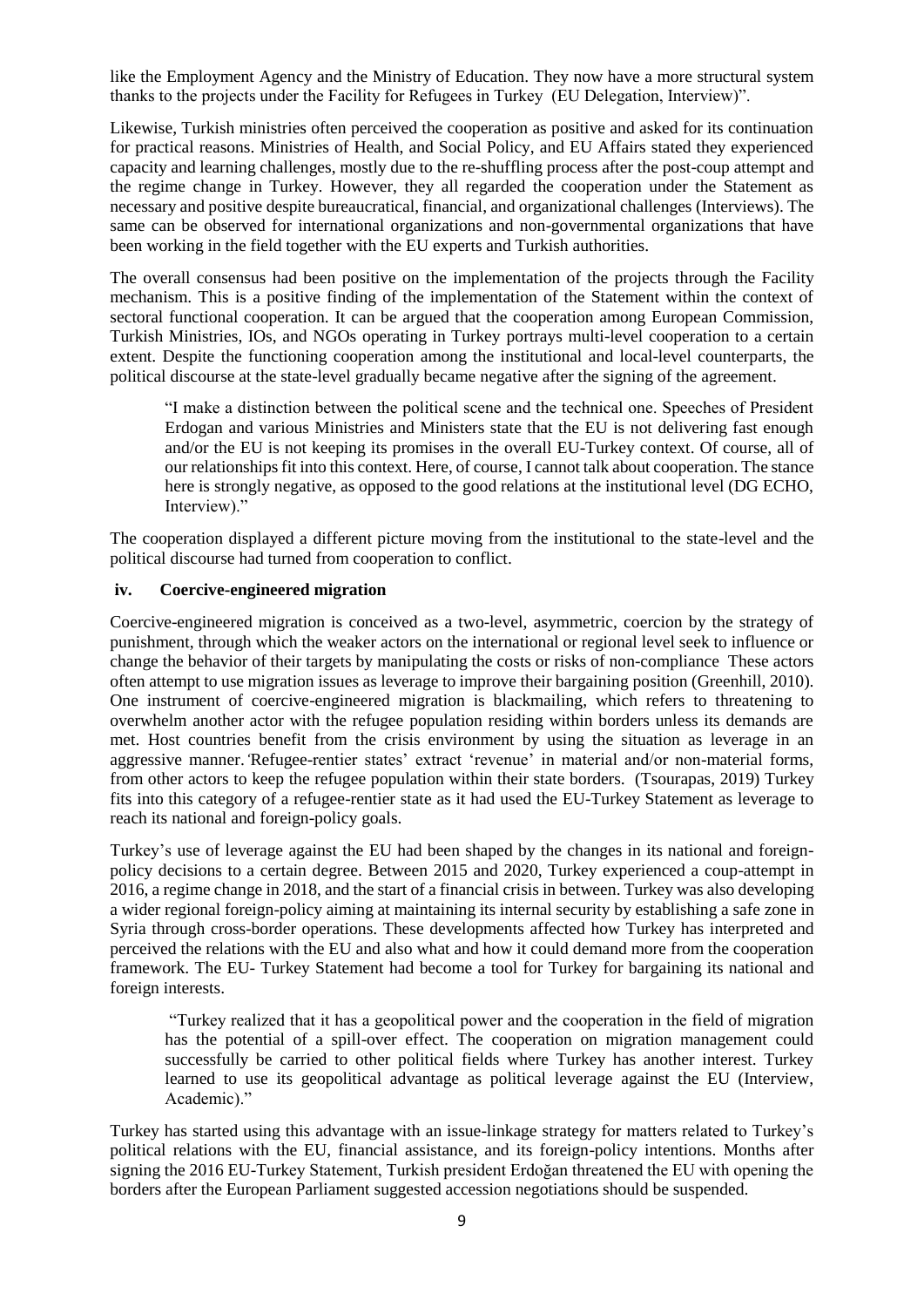"You are reacting even when 50 thousand refugees try to cross the border to Europe. If you go a step further, we would open our doors. Neither I nor my people would accept your threats (BBC News TR, 2016)".

Here, the conflict in accession negotiations became an excuse for blackmailing the EU over the refugee crisis. The same political discourse continued in the following year. This time Turkey noted that the 3 billion  $\epsilon$  financial assistance was not delivered (Anadolu Ajansi, 2016), and therefore the EU did not keep its promise (TC Cumhurbaşkanlığı, 2017). In response, German Chancellor Angela Merkel responded to the threat and stated she will "work to speed up the delivery of the promised EU aid (Anadolu Ajansı, 2017)".

While the dissatisfaction continued regarding the delivery of the both first and second tranch of the financial assistance (Milliyet, 2018), Turkey started to ask for support for its cross-border operations in Syria with the changing foreign-policy goals in 2018.

"The best solution for the voluntary and safe return of Syrian refugees is to create a 'safe zone' in Syria, which will be under the control of Turkey. Our strategical plans are ready but we need the EU's logistical support to make these plans happen (President Erdoğan, TC Cumhurbaşkanlığı, 2019)".

When President Erdoğan's expectations were not met soon after, he stated "we might have to open our borders unless a safe-zone in Syria is not established. The EU is again not keeping its promises (T24, 2019)".

The continuous threats came to an end in February 2020 when Turkey suspended the prevention duty and opened its borders to Europe. Turkey brought its threats into action, which ended up in a tragedy at the Greek-Turkish border. President Erdoğan justified Turkey's actions by saying:

"I warned the EU before and said if the EU does not support a fair responsibility-sharing mechanism, I would open the doors… We successfully implemented every single duty that was stated in the 2016 EU-Turkey Statement. However, our expectations of fair burden and responsibility sharing were not met by the EU. Why should Turkey weigh all the burden of the refugee crisis? (President Erdoğan, TC Cumhurbaşkanlığı, 2020). "

It is open to question whether Erdoğan realized any of his goals by threatening the EU, using the Syrian refugees as a bargaining tool, and opening the borders. He neither got any support for the cross-border operation in Syria nor was there a positive development in any of the political incentives of the Statement. However, it is significant enough to realize that Turkey acquired the confidence and power to exercise such leverage as a third-country against the EU, which was a serious imbalance in bilateral power relations. More critically, by risking the lives and welfare of the refugees at the border, the conflict reminded us at what cost this crisis-induced agreement was made. The humanitarian component of the cooperation failed greatly.

#### **v. Conflictual Cooperation**

The conflict in February 2020 was a result of the power asymmetry Turkey gained over the years against the EU, in addition to its changing national and foreign policies. What has been more striking is, that despite the severity of this tragedy, the cooperation has continued without any changes, mostly due to continuing mutual dependency. It was highlighted that the cooperation should continue within a strategic partnership framework.

"Providing service to 4 million Syrian refugees is a cost that Turkey cannot pay alone. The cooperation and responsibility-sharing should continue to be able to have a sustainable mechanism in the long-term. There is a need for a long-term strategy for continuing access to services, and standardization of the quality of the services. The EU has to ensure the institutional capacity is ready to sustain this mechanism and increase the resettlement quotas at a much higher extent before pulling out from Turkey (Interview, Directorate-General for Migration Affairs)."

Similarly, the interviewee from the Ministry of Foreign Affairs stated that as long as refugees are in Turkey, the cooperation mechanism should continue irrespective of political problems, with new projects aiming at solving the long-term problems (Interview, Ministry of Foreign Affairs).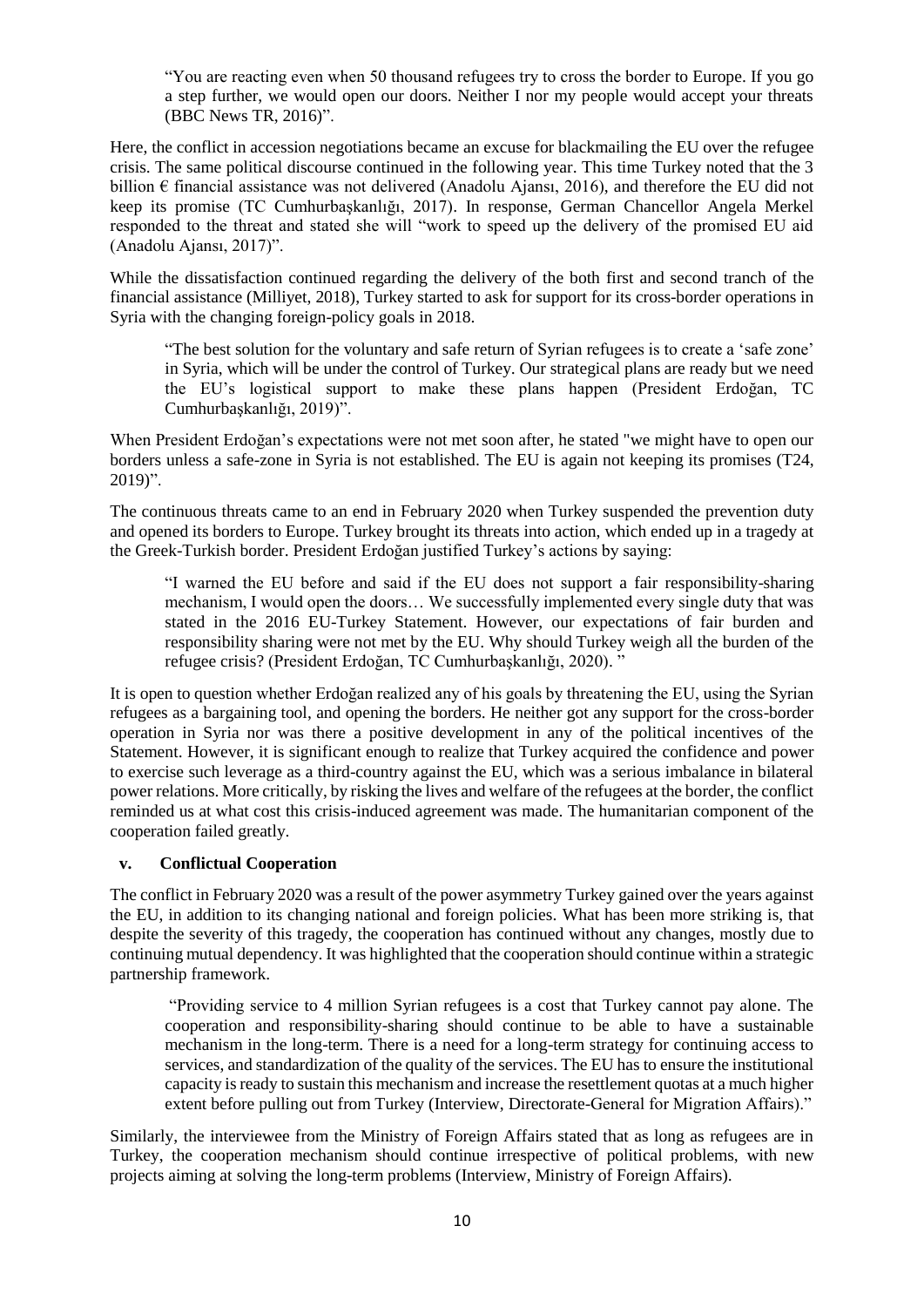Although the conflict itself was a result of the suspension of the agreement by Turkey and it had serious consequences for the refugees, the EU did not come up with an updated migration policy that would leave Turkey out. The interdependence motivates both sides to maintain a modicum of cooperation at least in order to prevent any sort of escalation of tensions from snowballing into a fatalistic confrontation (Saatçioğlu *et al.*, 2019b).

"The EU's strategic interest remains a stable and secure environment in the Eastern Mediterranean and a mutually beneficial and positive relationship with Turkey…On migration, we appreciate Turkey's hosting four million Syrian refugees and agree that the EU assistance must be continued (European Council, 2021)".

The Syrian refugee crisis has shown how much the EU and Turkey need and depend on each other, the former significantly more so than the latter (Saatçioğlu, 2021). Therefore, as long as the mutual dependency and interests pursue, the EU and Turkey find a way to continue a relationship, which is a combination of cooperation and conflict. The following **Figure II** summarizes the discussion on causal explanations between 2011 and 2020 and presents how the causality is operationalized.



**Figure 2:** Operationalization of the causal model

# **VII. Discussion and Conclusion**

This paper presented an interdisciplinary and multi-method approach to see Turkey's role in the EU's external migration policy in the aftermath of the Syrian refugee crisis. It showed that Turkey, in its bilateral relations with the EU, is no longer a passive recipient of EU policies. Through the migration cooperation and the implementation of the EU Turkey Statement, Turkey gained relative power and has used leverage over the EU. This has been an outcome of the EU's crisis-induced migration agreement that further externalized its migration management duties to a third-country. Despite the worsening relationship and deadlocks along the way, the FRIT cooperation mechanism is expected to continue until mid-2025 with the assistance and support of the refugees and host-societies in Turkey.

One could argue that the assistance scheme continues irrespective of EU-Turkey relations because it is developed for the refugees, not for the Turkish state. However, the study supports the idea that legitimizing and justifying Turkey as a safe third-country and a strategic partner in migration control and management could hurt the refugees the most, before anyone else. Here, the EU's willingness to support the Syrian refugees is not being questioned, whereas the way and how it has been supporting them is open to discussion. Refugee protection should never come at the expense of putting them at the risk of being used as bargaining tools between the EU and any third-country. This study's finding of the increasing role of third-countries against the EU in migration policy serves the purpose of showing the consequences of such agreements and cooperation frameworks.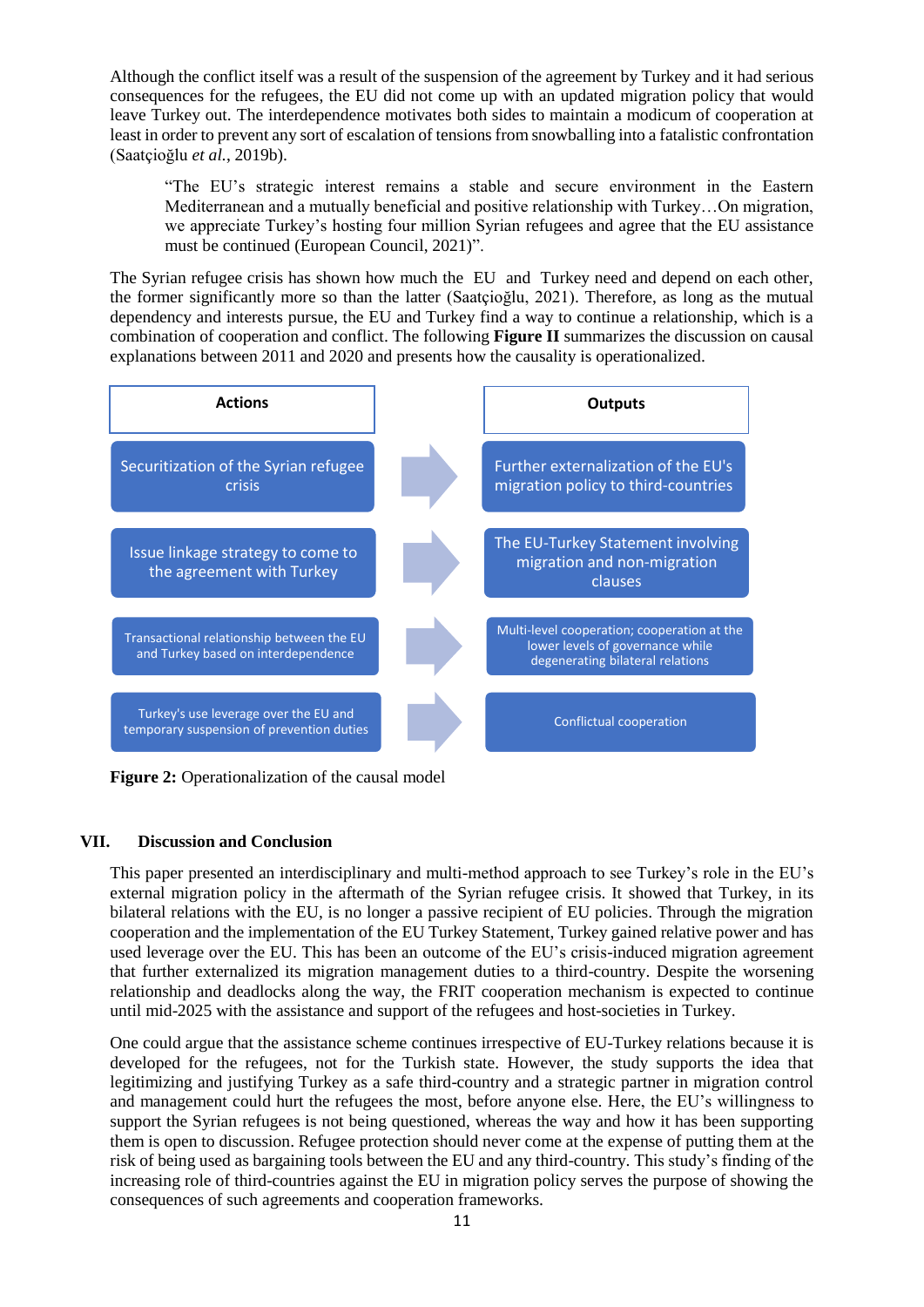The study also found that cooperation has functioned well between the institutional and local-levels to a certain degree, through institutional capacity building, lesson learning and sharing, and communication among the EU and Turkish counterparts. The conflictual relationship, on the other hand, is found more in the political discourse, and state actions due to unrealized clauses of the Statement and Turkey's changing domestic and foreign interests. The difference between the interpretation and implementation of migration management at different levels of governance created a relationship where there is both cooperation and conflict at the same time, which signals the multi-level cooperation through the Facility for Refugees in Turkey mechanism.

Future research in this field can look at other examples of third-countries, which have gained power and leverage over the EU in migration management with other crisis-induced agreements or cooperation frameworks to see primarily, if and how refugees are used as bargaining tools against the EU. Second, EU-third-country relations can be examined at lower levels of governance to look if there is more cooperation and compliance in comparison to the relations at the state and international levels. Local governments, non-governmental organizations, and international organizations potentially have different working experiences in working in the field with each other and refugees. Last but not least, the effect of the pandemic, closed borders, and refugees' access to health and other services in safe thirdcountries are other possible research issues that can be considered significant within the EU's external migration policy in the post-pandemic era.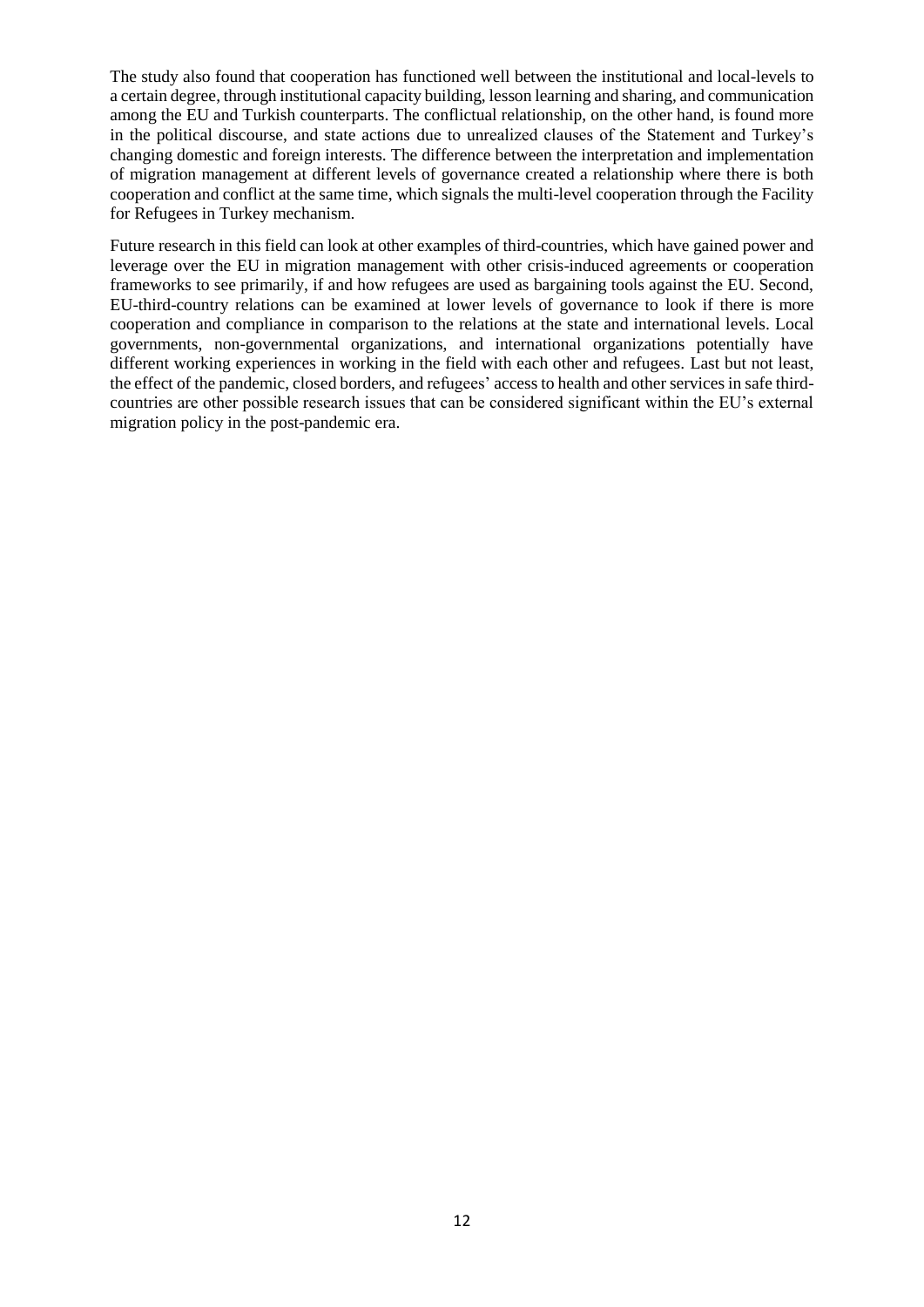#### **References**

Adam, Ilke; Trauner, F. (2019) "Ghana and EU migration policy: studying an African response to the EU's externalization agenda," in *Constitutionalising the External Dimensions of EU Migration Policies in Times of Crisis*, pp. 257–271.

Adamson, F.B. and Tsourapas, G. (2019) "Migration Diplomacy in World Politics," *International Studies Perspectives*, 20, pp. 113–128. doi:10.1093/isp/eky015.

Anadolu Ajansı (2017) "Merkel pledges to Turkey's Erdogan sped-up refugee aid," 30 November.

Anadolu Ajansı (2020) "AB 3 milyar avro sözünü tutmadı," 30 March.

Barigazzi, J. (2015) "EU recruits Erdoğan's help on refugees," *POLITICO*, 5 October.

BBC News TR (2015a) "Merkel: Göçmen krizinin çözümünde Türkiye'nin rolü kilit," 15 October.

BBC News TR (2015b) "Merkel: Kontrolsüz bir krizle karşı karşıyayız," 18 October.

BBC News TR (2016) "Erdoğan'dan AB'ye: Daha ileri giderseniz, sınır kapıları açılır," 15 November.

Beach, D. and Pedersen, R. (2019) *Process-Tracing Methods: Foundations and Guidelines*. 2nd Edition. The University of Michigan Press. doi:10.3998/MPUB.10072208.

Beach, D. and Pedersen, R.B. (2013) *Process-Tracing Methods : Foundations and Guidelines*. 4th Edition. The University of Michigan Press.

Boswell, C. (2003) "The ' External Dimension ' of EU Immigration and Asylum Policy," *International Affairs*, 79(3), pp. 619–638.

Buzan, B., Waever, O. and de Wilde, J. (1998) *Security a New Framework for Analysis*. London: CO: Lynne Rienner.

Carlsnaes, W., Risse, T. and A.Simmons, B. (2013) *Handbook of International relations*, *Sage Publications*. doi:10.4324/9780203859377-2.

Carrera, Sergio, Jean-Pierre Cassarino, Nora El Qadim, M.L. and L. den H. (no date) *EU-Morocco Cooperation on Readmission, Borders and Protection : a model to follow?*

Council of the EU (2016) *EU-Turkey statement, 18 March 2016 - Press Release 234/15*.

Council of the European Union (1999) *Tampere European Council*. Available at: https://www.europarl.europa.eu/summits/tam\_en.htm (Accessed: October 24, 2020).

Deutsche Welle (2019) *Çavuşoğlu: Geri Kabul Anlaşması'nı askıya aldık | TÜRKİYE | DW | 22.07.2019*. Available at: https://www.dw.com/tr/çavuşoğlu-geri-kabul-anlaşmasını-askıya-aldık/a-49699277 (Accessed: June 18, 2020).

Deutsche Welle Türkçe (2020) *Türkiye Avrupa'ya açtığı sınır kapılarını kapatıyor* . Available at: https://www.dw.com/tr/t%C3%BCrkiye-avrupaya-a%C3%A7t%C4%B1%C4%9F%C4%B1 s%C4%B1n%C4%B1rlar%C4%B1-koronavir%C3%BCs-nedeniyle-kapat%C4%B1yor/a-52828163 (Accessed: May 20, 2022).

Dimitriadi, A. *et al.* (2018) "EU-Turkey Relations and Irregular Migration: Transactional Cooperation in the Making ," *FEUTURE Online Series Paper No. 16* [Preprint].

Dimitriadi, A. and Kaya, A. (2021) "EU-Turkey Relations on Migration: Transactional Partnership," in *Turkey and the European Union*. Nomos Verlagsgesellschaft mbH & Co. KG, pp. 167–186. doi:10.5771/9783748900696-167.

El Qadim, N. (2018) "The symbolic meaning of international mobility: EU-Morocco negotiations on visa facilitation," *Migration Studies*, 6(2), pp. 279–305. doi:10.1093/migration/mnx048.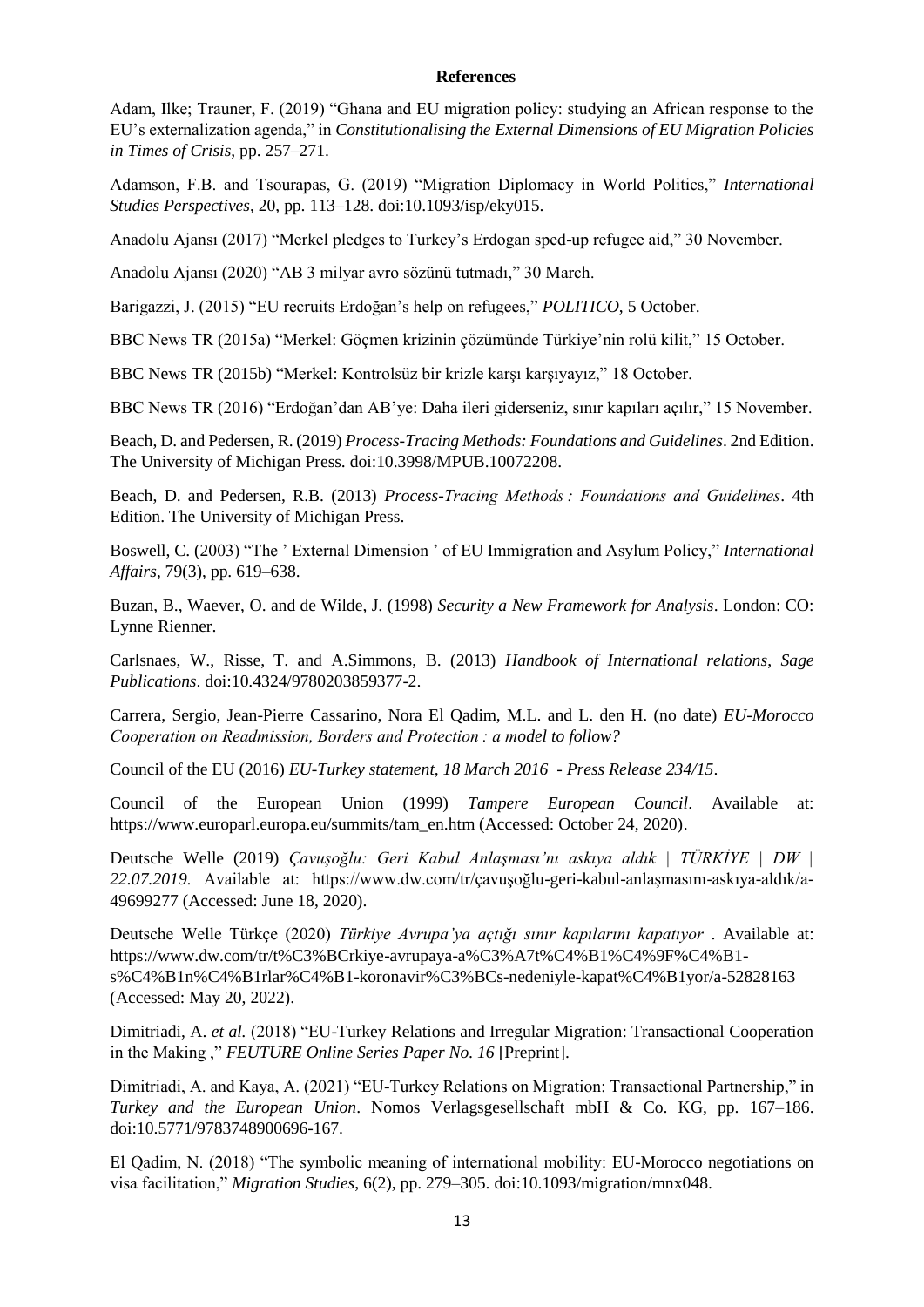El Qadim, N. (2019) "The Funding Instruments of the EU's Negotiation on External Migration Policy. Incentives for Cooperation?," in *EU External Migration Policies in an Era of Global Mobilities: Intersecting Policy Universes*, pp. 341–363. Available at: https://doi.org/10.1163/9789004354234\_016 (Accessed: April 14, 2020).

European Commission (2015) *EU-Turkey joint action plan*. Available at: https://ec.europa.eu/commission/presscorner/detail/en/MEMO\_15\_5860 (Accessed: June 16, 2020).

European Council (2015) *Meeting of heads of state or government with Turkey*. Available at: https://www.consilium.europa.eu/en/press/press-releases/2015/11/29/eu-turkey-meeting-statement/ (Accessed: June 16, 2020).

European Council (2021) *Remarks by President Charles Michel after his meeting in Ankara with President Recep Tayyip Erdoğan* . Available at: https://www.consilium.europa.eu/en/press/pressreleases/2021/04/06/remarks-by-president-charles-michel-after-his-meeting-in-ankara-with-presidentrecep-tayyip-erdogan/ (Accessed: May 20, 2022).

FRONTEX (2019) *Migratory Routes: Eastern Mediterranean Route*. Available at: https://frontex.europa.eu/we-know/migratory-routes/eastern-mediterranean-route/ (Accessed: September 14, 2021).

Geddes, A. (2009) *Migration as Foreign Policy? The External Dimension of EU Action on Migration and Asylum*. Swedish Institute for European Policy Studies. Available at: www.sieps.se (Accessed: July 1, 2020).

Greenhill, K.M. (2010) *Weapons of Mass Migration*, *Weapons of Mass Migration*. Cornell University Press. doi:10.7591/9780801458668.

Greenhill, K.M. (2016) "Open Arms Behind Barred Doors: Fear, Hypocrisy and Policy Schizophrenia in the European Migration Crisis," *European Law Journal*, 22(3), pp. 317–332. doi:10.1111/eulj.12179.

Groenendijk, K. (2019) "Insights from agreements on migration between the EU and Turkey," in *Constitutionalising the External Dimensions of EU Migration Policies in Times of Crisis*, pp. 201–219.

Humphreys, A.R.C. (2010) "The heuristic application of explanatory theories in International Relations," *European Journal of International Relations*, 17(2), pp. 257–277. doi:10.1177/1354066109344008.

Huysmans, J. (2000) "The European Union and the Securitization of Migration," *JCMS: Journal of Common Market Studies*, 38(5), pp. 751–777. doi:10.1111/1468-5965.00263.

Kale, B. (2016) "EU-Turkey Action Plan Imperfect Also Pragmatic," *On Turkey Series, German Marshall Fund of US* [Preprint].

Kale, B. (2018) "Asylum Policy and the Future of Turkey-EU Relations: Between Cooperation and Conflict ," *FEUTURE* [Preprint]. Available at: https://www.feuture.unikoeln.de/sites/feuture/user\_upload/FEUTURE\_Online\_Paper\_No\_18\_D6.4.pdf (Accessed: June 19, 2020).

Lavenex, S. (2004) "EU external governance in 'wider Europe,'" *Journal of European Public Policy*, 11(4), pp. 680–700. doi:10.1080/1350176042000248098.

Lavenex, S. (2006) "Shifting up and out: The foreign policy of European immigration control," *West European Politics*, 29(2), pp. 329–350. doi:10.1080/01402380500512684.

Lavenex, S., Lehmkuhl, D. and Wichmann, N. (2009) "Modes of external governance: A cross-national and cross-sectoral comparison," *Journal of European Public Policy*, 16(6), pp. 813–833. doi:10.1080/13501760903087779.

Milliyet (2018) "6 milyar euro'luk hantallık! AB'nin taahhüdü 'sözde' kaldı," 24 June.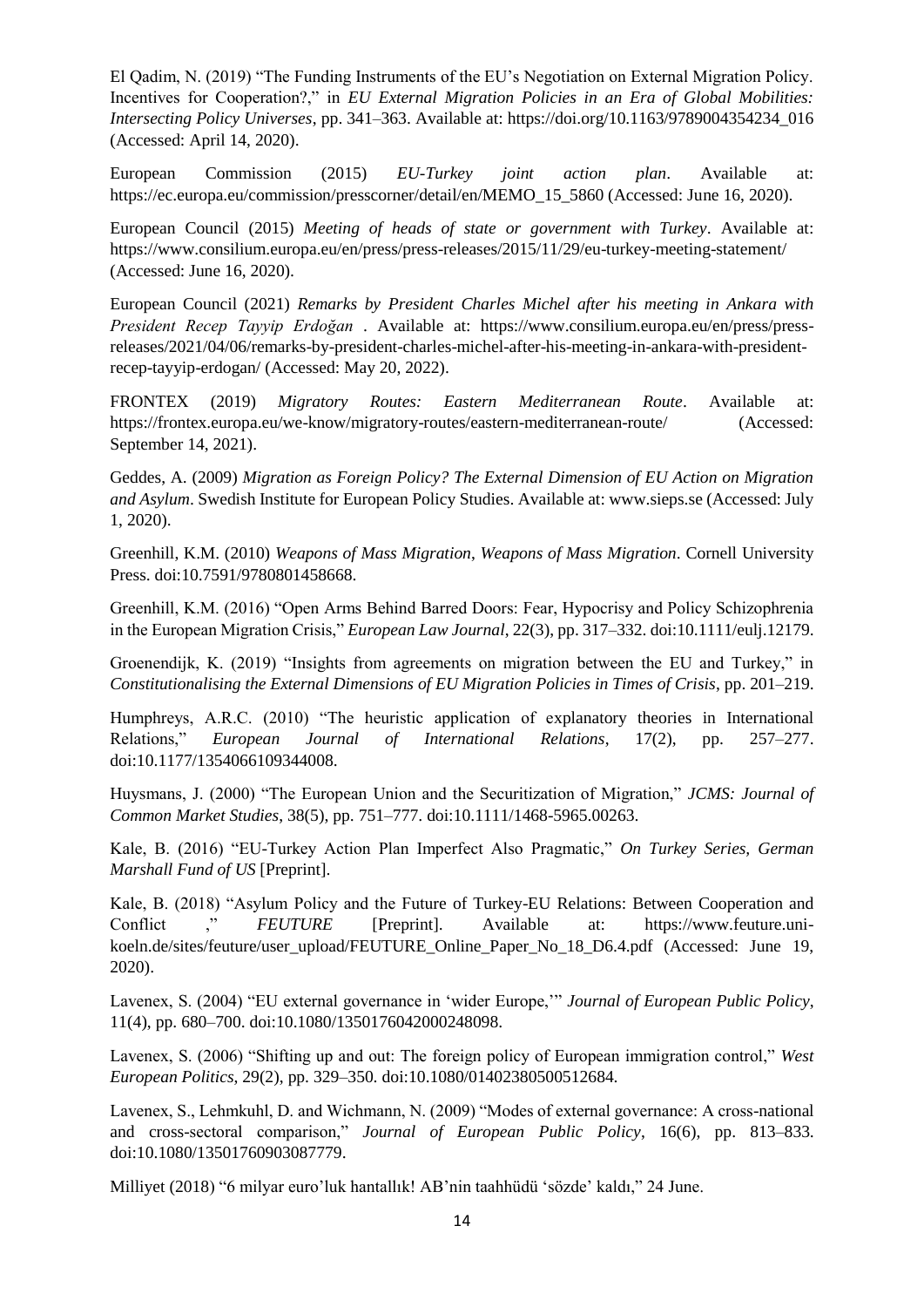Müftüler-Baç, M. (2019) "Turkey and the European Union : External Differentiated Integration or a Transactional Relationship ? Paper prepared for the EUSA Conference."

Öztürk Övünç, N. and Soykan, C. (2019) "Üçüncü Yılında AB – Türkiye Mutabakatı: Hukuki Bir Analiz," *Göç Araltırmaları Derneği*, pp. 2016–2019.

Panizzon, M. (2019a) "The EU-Jordan compact in a trade law context: preferential access to the EU market to 'Keep Refugees in the Region,'" in *Constitutionalising the External Dimensions of EU Migration Policies in Times of Crisis*, pp. 220–237.

Panizzon, M. (2019b) "Trade-for-Refugee Employment: Nexing for Deterrence or Development in the EU-Jordan Compact?," in *EU External Migration Policies in an Era of Global Mobilities: Intersecting Policy Universes*, pp. 244–274. Available at: https://doi.org/10.1163/9789004354234\_012 (Accessed: April 14, 2020).

Poast, P. (2013) "Issue linkage and international cooperation: An empirical investigation," *Conflict Management and Peace Science*, 30(3), pp. 286–303. doi:10.1177/0738894213484030.

Reslow, N. (2012a) "Deciding on EU external migration policy: The member states and the mobility partnerships," *Journal of European Integration*, 34(3), pp. 223–239. doi:10.1080/07036337.2011.584346.

Reslow, N. (2012b) "The role of third countries in eu migration policy: The mobility partnerships," *European Journal of Migration and Law*, 14(4), pp. 393–415. doi:10.1163/15718166-12342015.

Reslow, N. (2019) "Making and Implementing Multi-Actor EU External Migration Policy: the Mobility Partnerships," in *EU External Migration Policies in an Era of Global Mobilities: Intersecting Policy Universes*, pp. 277–298. Available at: https://doi.org/10.1163/9789004354234\_013 (Accessed: April 14, 2020).

Saatçioğlu, B. *et al.* (2019a) "AB-Türkiye İlişkilerinin Geleceği: Çatışmalı İşbirliği ve Dinamik Ortaklık," *FEUTURE Sentez Çalışması* [Preprint].

Saatçioğlu, B. *et al.* (2019b) "The Future of EU-Turkey Relations: A Dynamic Association Framework amidst Conflictual Cooperation," *FEUTURE Synthesis Paper* [Preprint].

Saatçioğlu, B. (2021) "EU-Turkey Relations: Towards a Transactional Future amid Conflictual Cooperation?," in *Turkey and the European Union*. Nomos Verlagsgesellschaft mbH & Co. KG, pp. 187–206. doi:10.5771/9783748900696-187.

Seeberg, P. (2018) "EU policies concerning Lebanon and the bilateral cooperation on migration and security – new challenges calling for new institutional practices?," *Palgrave Communications*, 4(1). doi:10.1057/s41599-018-0192-7.

Sözcü (2020) "Erdoğan açıkladı! İşte sınırı geçen mülteci sayısı," 29 February. Available at: https://www.sozcu.com.tr/2020/gundem/.

Stephenson, P. (2013) "Twenty years of multi-level governance: 'Where Does It Come From? What Is It? Where Is It Going?'" *Journal of European Public Policy*." doi:10.1080/13501763.2013.781818.

T24 (2019) "AB'den 'Sınırı açarız' diyen Erdoğan'a ilk yanıt," 5 September.

TC Cumhurbaşkanlığı (2017) "'Avrupa Birliği'nin Ülkemzdeki Sığınmacılar Konusunda Verdiği Sözü Tutmaması Mandardır,'" 8 July. Available at: https://www.tccb.gov.tr/haberler/410/78833/avrupabrlgnn.

TC Cumhurbaşkanlığı (2019) "'Güvenli bölge formülü, Suriyeli mültecilerin geri dönüşleri için en pratik çözüm yoludur,'" 19 February.

TC Cumhurbaşkanlığı (2020) "'Avrupa Biriliği mülteciler konusunda çifte standart uygulamaktadır,'" 2 March.